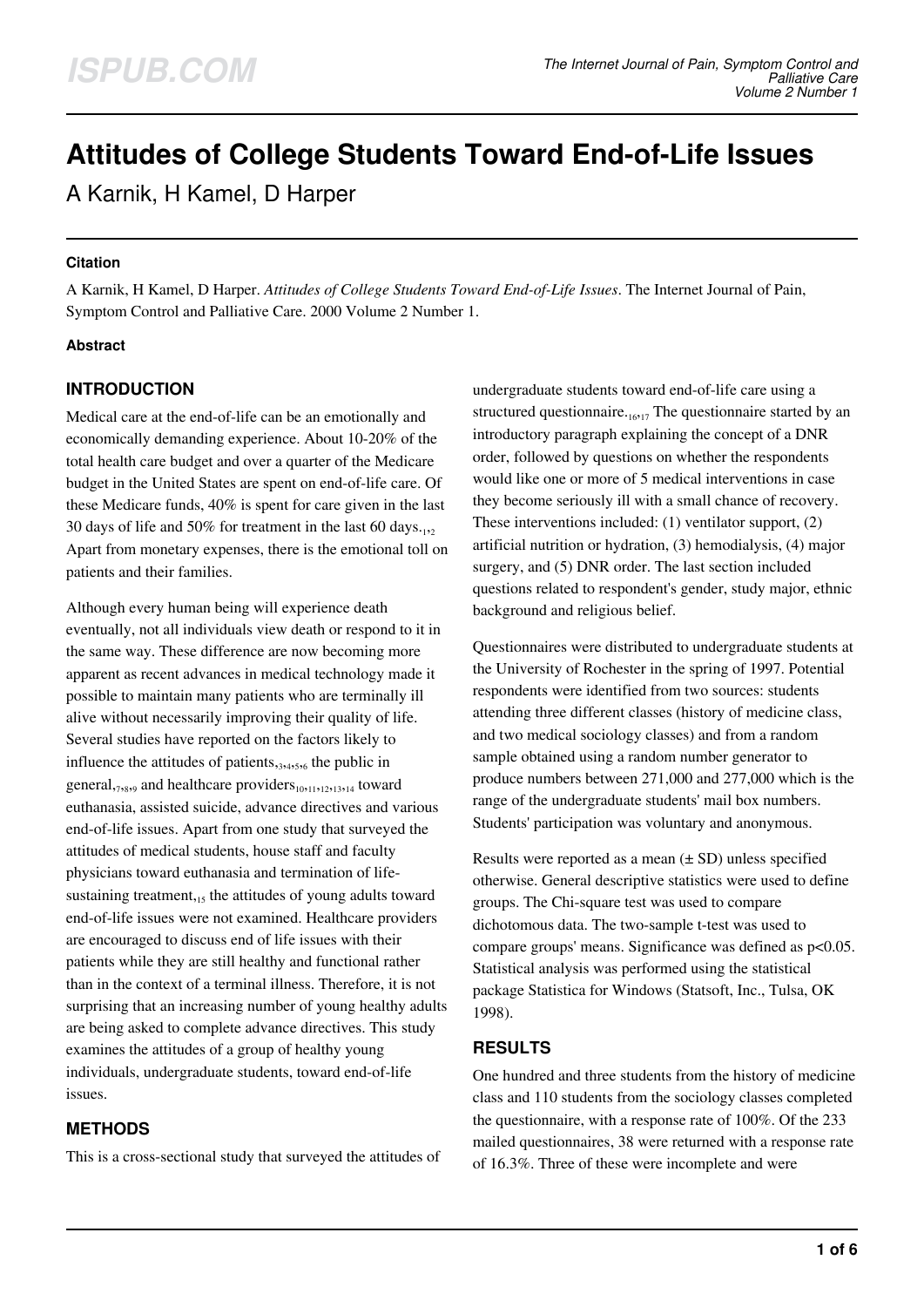excluded from the analysis. Table 1 describes the characteristics of all participants (n=248). Of the total study population (n=248), 36% were males, 57% were Whites, 36% were Catholic, 33% Protestant, 11% were Jewish and 14% Atheist. Forty percent, 29%, 12%, and 3% chose a social science, natural science, humanities, or nursing as their major, respectively.

## **Figure 1**

Table 1. Characteristics of study subjects

| Characteristic        | Number<br>$(n = 248)$ | Percent |  |
|-----------------------|-----------------------|---------|--|
| Gender                |                       |         |  |
| Male                  | 90                    | 36.3    |  |
| Female                | 158                   | 63.7    |  |
| Ethnic background     |                       |         |  |
| White                 | 135                   | 57.0    |  |
| Asian                 | 36                    | 15.0    |  |
| African-American      | 27                    | 11.5    |  |
| Hispanic              | 13                    | 5.5     |  |
| Not indicated         | 24                    | 10.0    |  |
| Religious faith       |                       |         |  |
| Catholic              | 61                    | 35.7    |  |
| Protestant            | 57                    | 33.3    |  |
| Jewish                | 18                    | 10.5    |  |
| Atheist               | 24                    | 14.0    |  |
| Other                 | 12                    | 7.0     |  |
| <b>Intended major</b> |                       |         |  |
| Social science        | 98                    | 40.0    |  |
| Natural science       | 65                    | 28.5    |  |
| Humanities            | 30                    | 12.2    |  |
| Nursing               | 7                     | 2.8     |  |
| Double major          | б                     | 2.4     |  |

Overall, respondents were more likely to choose one or more of the life sustaining measures (ventilator support, artificial nutrition or hydration, hemodialysis, and/or major surgery) and less likely to choose a DNR order (60% vs. 47%, p= 0.059). There were no differences between male and female respondents in their choices in relation toward end of life medical care (table 2).

# **Figure 2**

Table 2. Respondents' choice of various life-sustaining options in the case that they were seriously ill by gender

| <b>Questions</b>                        | <b>Males</b><br>$(n=90)$ | <b>Females</b><br>$(n=1.58)$ | P-value |
|-----------------------------------------|--------------------------|------------------------------|---------|
|                                         | Yes(%)                   | Yes(%)                       |         |
| 1. Ventilator or other artificial means | 50.0                     | 40.1                         | 0.1321  |
| 2. Artificial nutrition or hydration    | 67.4                     | 64.3                         | 0.6253  |
| 3. Kidney dialysis                      | 61.1                     | 56.7                         | 0.4975  |
| 4. Major surgery                        | 75.6                     | 68.8                         | 0.2582  |
| 5. DNR order                            | 44.0                     | 49.0                         | 0.4393  |

The choices of respondents toward end of life medical care varied in relation to their ethnic background (table 3). Respondents could be classified into four ethnic groups: Whites (n=135), African-Americans (n=27), Hispanics

(n=13), and Asians (n=36). Twenty four respondents did not specify their ethnic background and were not included in the analysis. Since the group "Asians" consisted of people from all the diverse parts of Asia, including the Near, South, and Far East, it was not used in the analysis. Overall, African-Americans were the group most likely to request lifesustaining measures (72%) followed by Whites (59%) and then Hispanics (47%). On the other hand, African Americans were the group least likely to ask for a DNR order (30%) followed by Whites (52%) and then Hispanics (62%).

# **Figure 3**

Table 3. Respondents' choice of various life-sustaining options in the case that they were seriously ill by ethnicity

| Questions                            | White<br>$(n=135)$ | African-<br>American<br>$(n=27)$ | Hispanic<br>$(n=13)$ | P-value |
|--------------------------------------|--------------------|----------------------------------|----------------------|---------|
|                                      | Yes(%)             | Yes(%)                           | Yes(%)               |         |
| 1. Ventilator/other artificial means | 42.2               | 57.7                             | 38.5                 | 0.3167  |
| 2. Artificial nutrition or hydration | 69.6               | 70.4                             | 50.0                 | 0.3629  |
| 3. Kidney dialysis                   | 58.5               | 70.4                             | 53.8                 | 0.4634  |
| 4. Major surgery                     | 65.2               | 88.9                             | 46.2                 | 0.0132  |
| 5. DNR order                         | 51.8               | 29.6                             | 61.5                 | 0.0703  |

Table 4 describes the respondents' end of life choices in relation to their religious beliefs. The respondents' religious beliefs could be grouped into the following groups: Catholics (n=61), Protestants (n=57), Jewish (n=18), Atheists (n=24), and other (n=12). The group labeled 'other' was not considered in the analysis because the variety of religions that composed it making it a heterogeneous group. Atheists were the group least likely to approve life sustaining measures toward end of life (52%), followed by Catholics (59%), Protestants (63%) and finally Jewish (64%). Atheists were the group most likely to request a DNR order (63%) and Jewish respondents were the group least likely to request a DNR order (28%).

## **Figure 4**

Table 4. Respondents' choice of various life-sustaining options in the case that they were seriously ill by religion

| Questions                            | Catholic<br>$(n=61)$ | Protestant<br>$(n=57)$ | Jewish<br>$(n-18)$ | Atheisthone<br>indicated<br>$(n=24)$ | P-value |
|--------------------------------------|----------------------|------------------------|--------------------|--------------------------------------|---------|
|                                      | Yes(%)               | Yes(%)                 | Yes(%)             | Yes (%)                              |         |
| 1. Ventilator/other artificial means | 443                  | 45.6                   | 50                 | 33.3                                 | 0.7301  |
| 2. Artificial nutrition or hydration | 65.0                 | 71.9                   | 66.7               | 66.7                                 | 0.8771  |
| 3. Kidney dialysis                   | 57.4                 | 64.9                   | 61.1               | 41.7                                 | 0.2803  |
| 4. Major surgery                     | 67.2                 | 70.2                   | 77.8               | 66.7                                 | 0.8420  |
| 5. DNR order                         | 49.2                 | 47.4                   | 27.8               | 62.5                                 | 0.1712  |

The study majors taken by students were classified as social science (n=98), natural science (n=65), humanities (n=30), nursing  $(n=7)$ , other  $(n=39)$ , or double major  $(n=6)$ . These last two groups were heterogeneous and thus were not used in the analysis. Students with a nursing major were the least likely to ask for any of the four life-sustaining treatments (25%) compared to students in social science (62%), natural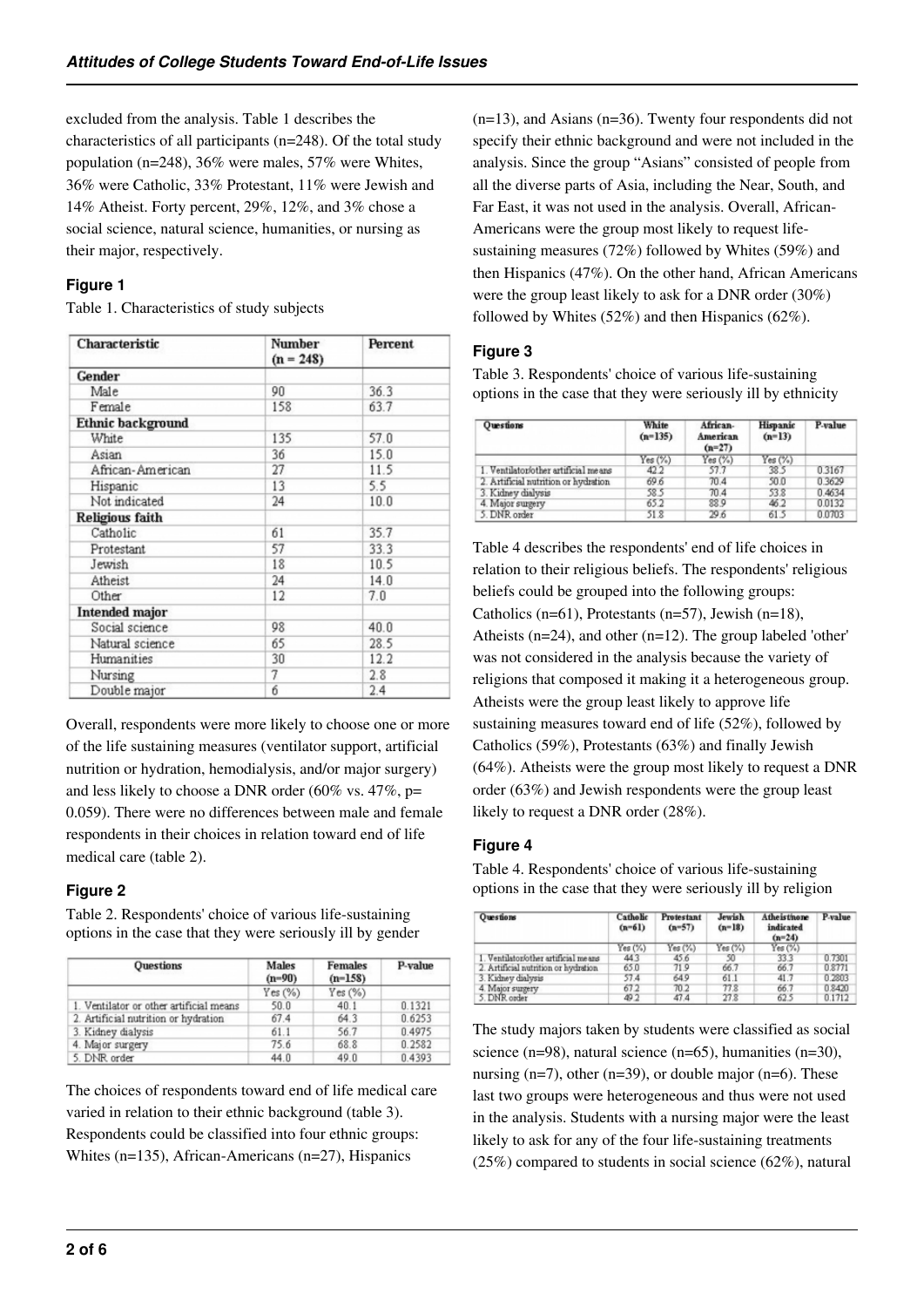science (60%), or humanities majors (56%). Also, they were the group most likely to support a DNR order (71%, compared to 43%, 52%, and 40% for social science, natural science, and humanities majors respectively) (table 5).

## **Figure 5**

Table 5. Respondents' choice of various life-sustaining options in the case that they were seriously ill by major

| Ouestions                               | <b>Social science</b><br>$(n - 98)$ | Natural science<br>$(n=65)$ | <b>Humanities</b><br>$(n = 30)$ | <b>Numing</b><br>$(n - 7)$ | P-value |
|-----------------------------------------|-------------------------------------|-----------------------------|---------------------------------|----------------------------|---------|
|                                         | Yes(%)                              | Yes(%)                      | Yes(%)                          | Yes(%)                     |         |
| 1. Ventilator or other artificial means | 46.4                                | 40.0                        | 46.7                            |                            | 0.1048  |
| 2. Astificial subtition or hydration.   | 68.0                                | 64.1                        | 63.3                            | 28.6                       | 0.2101  |
| 3. Kidney dialysis                      | 59.8                                | 61.5                        | 533                             | 28.6                       | 03991   |
| 4. Major surgery                        | 74.2                                | 73.8                        | 60.0                            | 429                        | 0.1586  |
| 5. DNR order                            | 428                                 | 523                         | 40.0                            | 71.4                       | 0.3016  |

# **DISCUSSION**

In this study, undergraduate students' choices toward end of life medical care were influenced by their ethnic background. African-American students were more likely to request life-sustaining measures and less likely to request a DNR order than either Whites or Hispanics. Similar findings were reported by Kamel et al.  $_{18}$  who studied 108 nursing home patients and found that while 51% of White patients had DNR orders written, only 17% of African-American patients had such orders in their charts (p<0.05). Several other studies have shown that African-Americans opt for more aggressive care than Whites toward end of life.6; $_{19,20,21,22}$  Several factors may help explain this observation. First, African Americans tend to be more religious than Whites. $23$  In one study many terminally ill African American patients said that they would continue all measures until the end because they felt it was wrong to stop and believed that miracles can occur at any time. $_{24}$  Second, African Americans highly value their elders, long life (regardless of suffering) and the will to survive. $_{25}$  In addition, there are reports to indicate that African American patients receive less intense medical care<sub>26</sub> and are more likely to be negatively stereotyped than other patients. $_{27}$ These issues, combined with the perception of some African American patients that their hospital stay was too short and the care less than satisfactory<sub>28</sub> may lead them to believe that having a DNR order written for them may negatively affect the medical care they receive.

The available literature on Hispanics only describes Mexican Americans. Although Mexican Americans are the largest group of Latino patients, they do not necessarily represent all Latino patients.<sub>29</sub> Several issues are important to keep in mind while discussing life support measures with Mexican-American patients. First, Mexican Americans believe that there is always hope that the patient may get better, so to

stop life support may cause great feelings of guilt for the family. In addition, Mexican-Americans believe that enduring sickness is a sign of strength. Some studies suggest that Mexican Americans my have more fear of dying than other ethnic groups.23 In addition, more that 85% of Mexican Americans are Catholic and against anything that hastens death. $_{30}$ 

It is important to note that when dealing with patients from different ethnic backgrounds that there is a broad spectrum of acculturation. Newer generation have higher degrees of acculturation and are more influenced by the Western culture. This is primarily pertinent to respondents from African American and Hispanic origins. In this study the views of non-White participants may have been influenced by the Western culture and do not necessarily represent the views of older members of the same ethnic background. In addition, clinicians should be aware that although there are ethnic beliefs and characteristics ascribed to each group, there are differences within groups and there is uniqueness to each person. Thus, one has to be on guard against stereotyping any person by his/her group affiliation.

Atheists were the religious group least willing to accept life sustaining treatments and most likely to request a DNR order. On the other hand, Jewish respondents were the least likely to want DNR order written for them. Atheists, who are free from any religious convictions, base their views on other objective factors, and this might make them more inclined to accept DNR. Storch and Dossetor, in a survey of the general public, showed that atheist patients were the most reluctant to want prolongation of life regardless of its quality.<sub>31</sub> The Jewish ethical principle of the sanctity of life may explain why Jewish respondents were the least willing to request DNR orders. $32,33$ 

Respondents majoring in nursing were the most reluctant to accept life prolonging treatments and most supportive of DNR orders. Nursing students were probably the most familiar with the concept of DNR, and thus approached the questions more from a health care provider's point of view. During their studies, nursing students gain much clinical exposure to patients and get practical experience about endof-life issues and thus may have a better understanding of the concept of DNR and the limitations of modern medicine.

This study showed that the attitudes of healthy young adults toward end of life issues were affected by their ethnic background, religious beliefs, and educational experience. Although the results from this study may help provide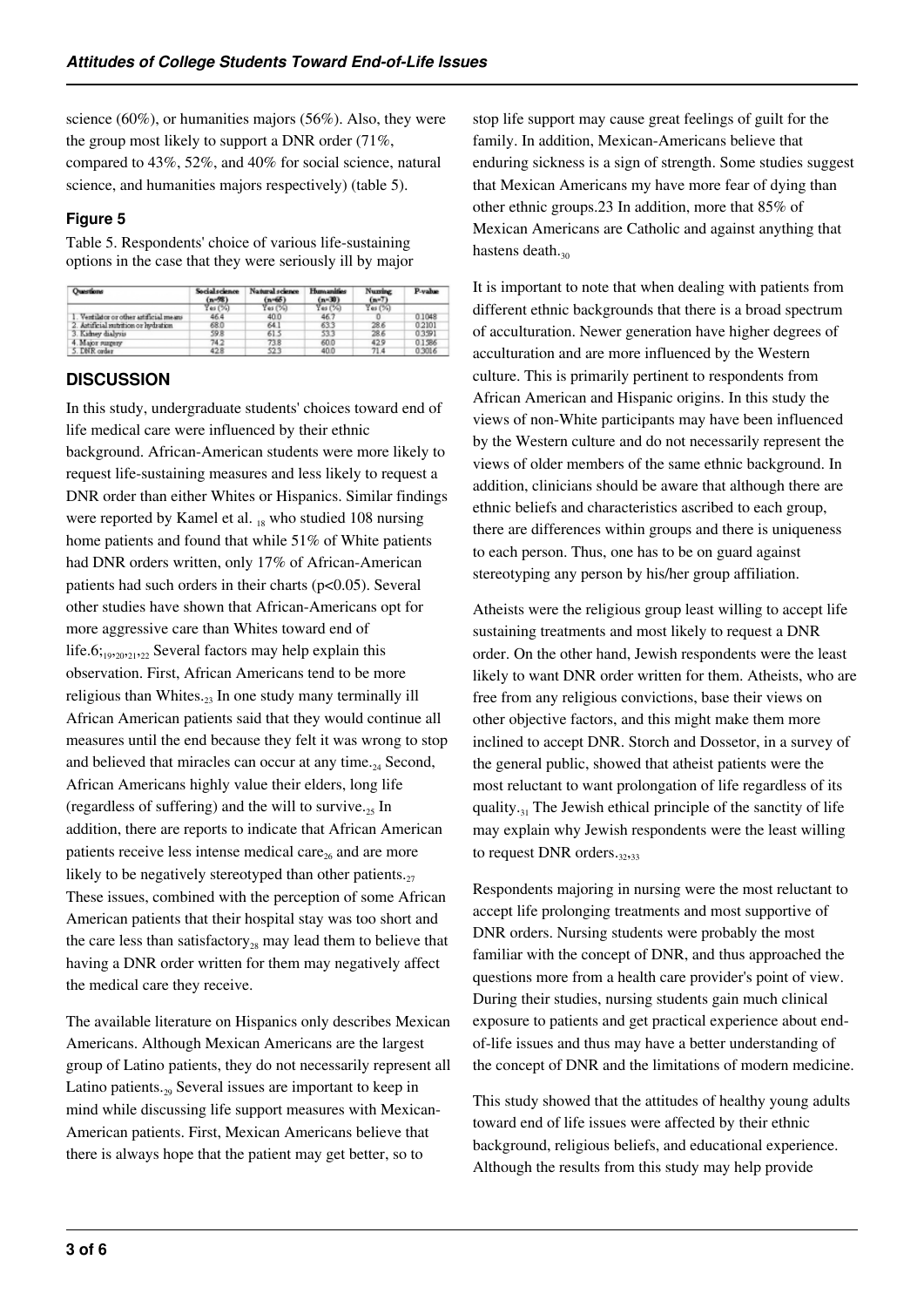insight into the basis for patient's preferences, clinicians should avoid stereotyping and should take individualized approach in discussing end of life choices with each patient.

An important limitation of this study is that the subjects were chosen from one suburban university in New York State, which may limit the generalization of the results to all healthy younger adults. In addition, the low response rate among potential subjects may have biased the results, since non-respondents may have held different views from those who responded.

# **ACKNOWLEDGEMENTS**

We wish to thank Theodore Brown, Ph.D., Professor of History and of Community and Preventive Medicine at the University of Rochester, for allowing us to distribute the questionnaires in his classes, and Timothy Quill, M.D., Department of Medicine at the University Of Rochester School Of Medicine, whom we consulted about the research.

## **CORRESPONDENCE TO**

Hosam K. Kamel, MD, FACP Division of Geriatrics/Gerontology Veterans Affairs Medical Center 5000 West National Ave (CC-G) Milwaukee, WI 53295 Phone (414) 384-2000, x-42775 Fax (414) 382-5376

hosam.kamel@med.va.gov

## **References**

1. Gillick M. The high costs of dying. Arch Intern Med 1994;154:2134-2137.

2. Emanuel EJ. Cost savings at the end of life. What do the data show? JAMA 1996;275:1907-1914.

3. Lo B, McLeod GA, Saika G. Patient attitudes to discussing life-sustaining treatment. Arch Intern Med 1986;146:1613-1615.

4. Meyers RM, Lurie N, Breitenbucher RB, et al. Do-notresuscitate orders in an extended-care study group. J Am Geriatr Soc 1990;38:1011-1015.

5. Tulsky JA, Cassileth BR, Bennett CL. The effect of ethnicity on ICU use and DNR orders in hospitalized AIDS patients. J Clin Ethics 1997;8:150-157.

6. Caralis PV, Davis B, Wright K, et al. The influence of ethnicity and race on attitudes toward advance directives, life-prolonging treatments, and euthanasia. J Clin Ethics 1993;4:155-165.

7. Hague SB, Moody LE. A study of the public's knowledge regarding advance directives. Nursing Economics 1993;11:303-307 and 323.

8. Seidlitz L, Duberstein PR, Cox C, et al. Attitudes of older people toward suicide and assisted suicide: an analysis of Gallup poll findings. J Am Geriatr Soc 1995;43:993-998. 9. Fried TR, Rosenberg RR, Lipsitz LA. Older communitydwelling adults' attitudes toward and practices of health promotion and advance planning activities. J Am Geriatr Soc 1995;43:645-649.

10. The society of critical care medicine ethics committee. Attitudes of critical care medicine professionals concerning foregoing life-sustaining treatments. Crit Care Med

1992;20:320-326.

11. Shapiro RS, Derse AR, Gottlieb M, et al. Willingness to perform euthanasia. A survey of physician attitudes. Arch Intern Med 1994;154:575-584.

12. Payne K, Taylor RM, Stocking C, et al. Physicians' attitude about the care of patients in the persistent vegetative state: A national survey. Ann Intern Med 1996;125:104-110. 13. Steinberg MA, Najman JM, Cartwright CM, et al. Endof-life decision-making: community and medical practitioners' perspectives. Med J Aust 1997;166:131-135. 14. Layson RT, Adelman HM, Wallach PM, et al. Discussions about the use of life-sustaining treatments: a literature review of physicians' and patients' attitudes and practices. J Clin Ethics 1994;5:195-203. 15. Caralis PV, Hammond JS. Attitudes of medical students, house staff, and faculty physicians toward euthanasia and termination of life-sustaining treatment. Crit Care Med 1992;20:683-690. 16. Frankl D, Oye RK, Bellamy PE. Attitudes of hospitalized patients toward life support: A survey of 200 medical inpatients. Am J Med 1989;86:645-648. 17. Walker RM, Schonwetter RS, Kramer DR, et al. Living Wills and Resuscitation Preferences in an Elderly Population. Arch Intern Med 1995; 155:171-175. 18. Kamel HK, Phlavan M, Malekgoudarzi. DNR order in the nursing home: frequency and determining factors. J Investigative Medicine 2000;48(5):295A 19. Kellogg FR, Ramos A: Code status decision-making in a nursing home population: processes and outcomes. J Am Geriatr Soc 1995;42:113-121. 20. Murphy ST, Palmer JM, Azen S, et al. Ethnicity and advance care directives. J Law Med & Ethics 1996;24:108-117. 21. Shepardson LB, Gordon HS, Ibrahim SA, et al. Racial variation in the use of do-not-resuscitate orders. J Gen Intern Med 1999;14:15-20. 22. Port FK, Wolfe RA, Hawthorne VM, Ferguson CW. Discontinuation of dialysis therapy as a cause of death. Am J Nephrology 1989;9:145-149 23. Kalish R, Reynolds DK. Death and ethnicity: A psychocultural study. Los Angeles, Calif, University of Southern California Press 1976,pp 200-221 24. Klessing J. The effect of values and culture on lifesupport decisions. West J Med 1992;157:316-322 25. Lundgren L. Hospice: concept and implementation in the black community. J Commun Health Nurs 1986;3:137-144 26. Yergan J, Flood AB, LoGerfo JP, Diehr P. Relationship between patient race and the intensity of hospital service. Medical Care 1987;25:592-603 27. Johnson SM, KurtzME, Tomlisnon T, Howe KR. Student's stereotypes of patients as barriers to clinical decision-making. J Med Edu 1986;61(pt 1):727-735 28. Blendon RJ, Aiken LH, Freeman HE, Corey CR. Access to medical care for black and white American- A matter of

continuing concern. JAMA 1989;26:278-281 29. Schur C, Bernstein A, Berk M. The importance of distinguishing Hispanic subpopulations in the use of medical care. Med Care 1987;25:627-641

30. Dubois MJ. The dying human in Christian philosophy, In de Vries A, Carmi A (Eds): the Dying Human. Ramat Gan, Tel Aviv, Israel, Turtledove Publishing, 1979, pp 275-285 31. Storch JL, Dossetor J: Public attitudes towards end-oflife treatment decisions: implications for nurse clinicians and nursing administrators. CJONA 1994;7:65-89.

32. Schostak Z: Jewish Ethical Guidelines for Resuscitation and Artificial Nutrition and Hydration of the Dying Elderly. J Med Ethics 1994;20:93-100.

33. Rosin AJ, Sonnenblick M: Autonomy and Paternalism in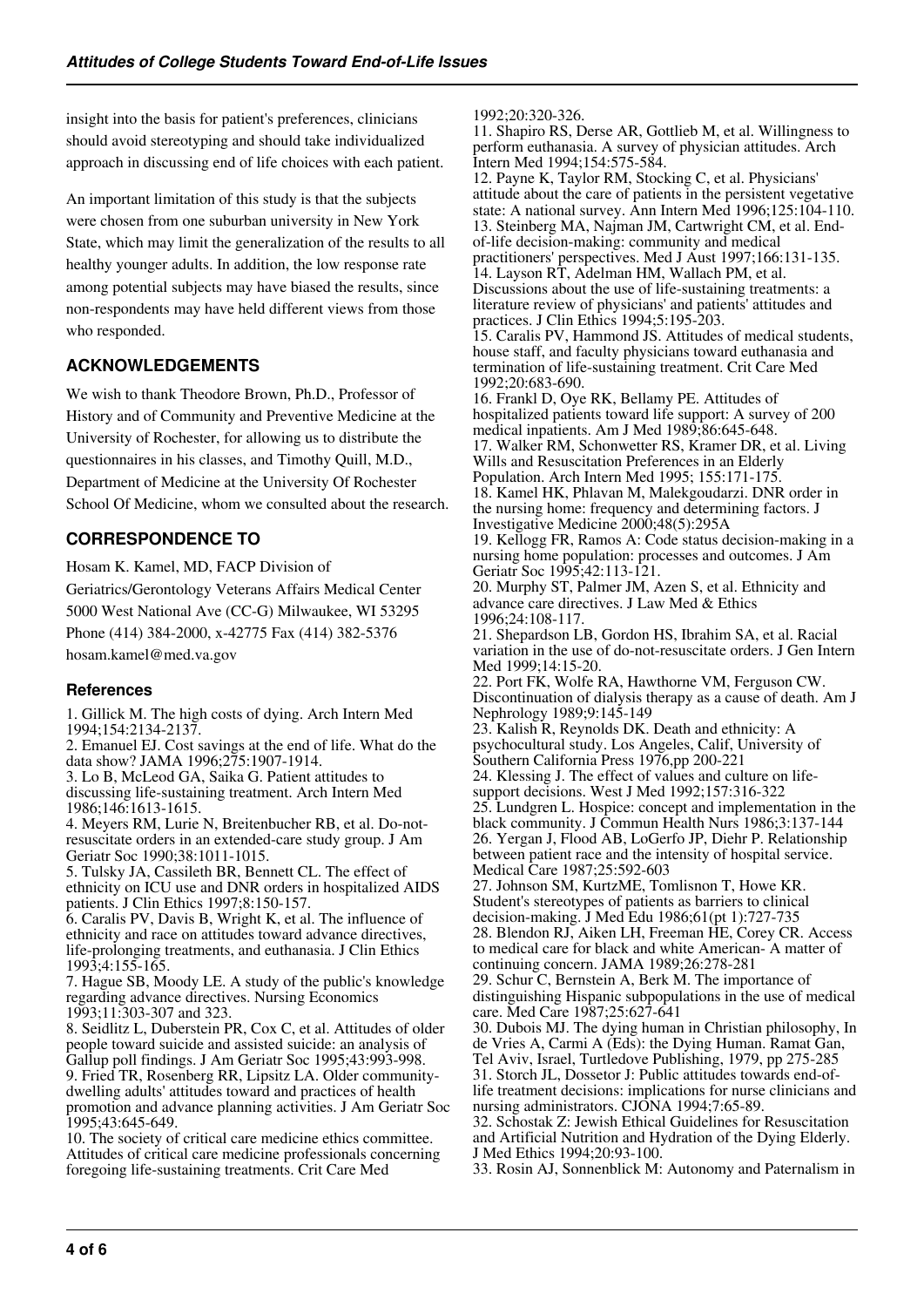Geriatric Medicine. The Jewish Ethical Approach to Issues of Feeding Terminally Ill Patients, and to Cardiopulmonary Resuscitation. J Med Ethics 1998;24:44-48.